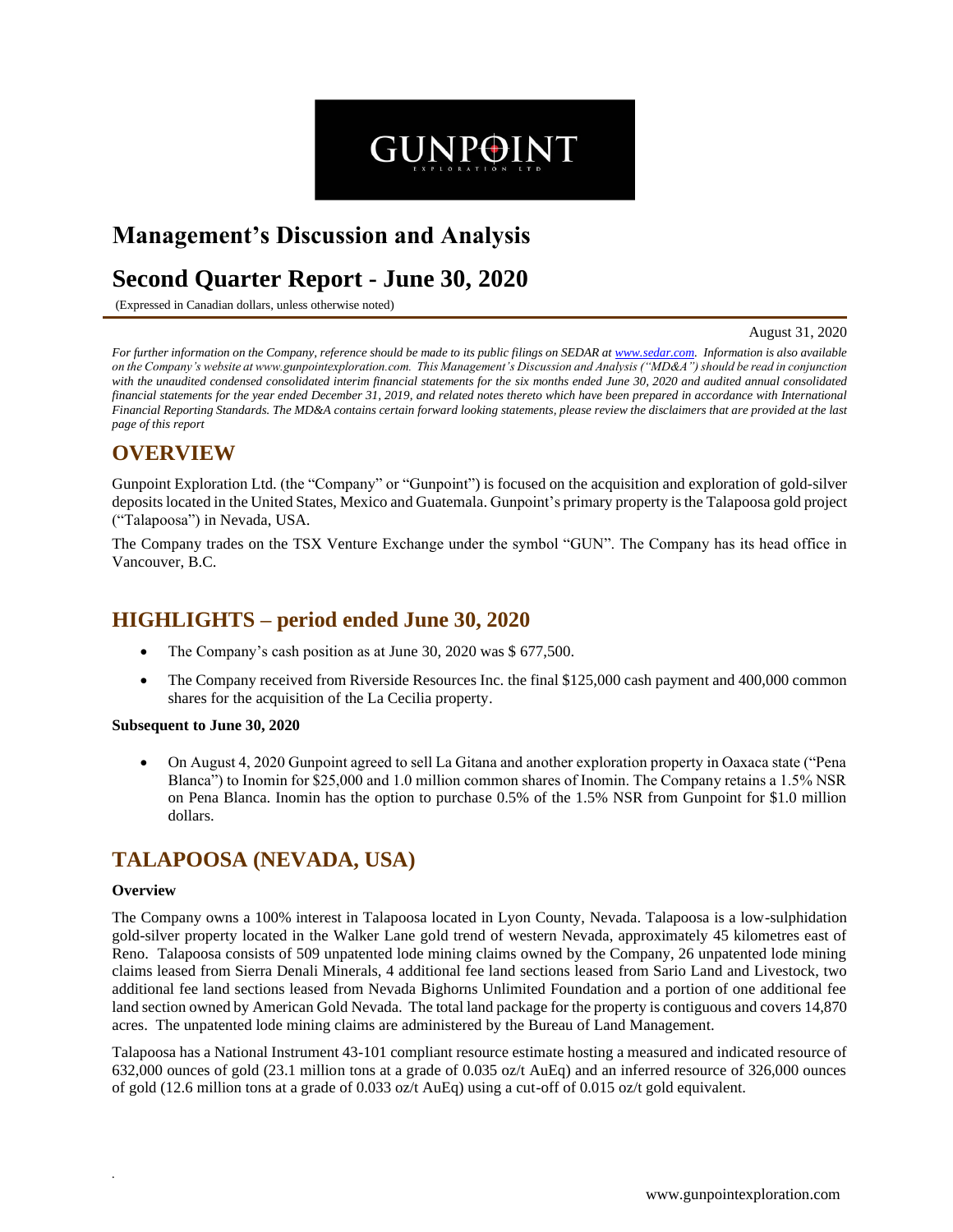During 2011, the Company completed 15 core holes totaling 3,251 meters at Talapoosa. With the 2011 drill data, the Company re-modeled and re-interpreted the resource with independent consultants. In 2013, Tetra Tech WEI Inc. ("Tetra Tech") provided an updated NI 43-101 resource estimate adding approximately 380,000 ounces of gold and 5.4 million ounces of silver compared to the previous NI 43-101 resource estimate. Set out in the table below is the updated Measured and Indicated Resource Estimate by Tetra Tech:

| Cutoff   | Ore Type                | Category             | Tonnes       | Grade    | Grade    | Contained | Contained  |
|----------|-------------------------|----------------------|--------------|----------|----------|-----------|------------|
| Au $g/t$ |                         |                      |              | Au $g/t$ | Ag $g/t$ | gold      | silver     |
|          |                         |                      |              |          |          | (ounces)  | (ounces)   |
| 0.45     | Oxide                   | Measured             | 2,835,890    | 1.29     | 18,96    | 117,253   | 1,728,323  |
| 0.45     | Sulphide                | Measured             | 12,741,180   | 1.22     | 16.50    | 501,215   | 6,760,763  |
| 0.45     | Oxide                   | Indicated            | 1.280.900    | 1.10     | 14.25    | 45.328    | 586.999    |
| 0.45     | Sulphide                | Indicated            | 11,504,500   | 0.94     | 12.36    | 349,005   | 4,573,274  |
| 0.45     | Oxide                   | Total M&I            | 4,116,870    | 1.23     | 17.49    | 162,581   | 2,315,321  |
| 0.45     | Sulphide                | Total M&I            | 24, 245, 860 | 1.09     | 14.54    | 850,220   | 11,334,037 |
| 0.45     | Oxide<br>$^{+}$         | <b>Total M&amp;I</b> | 28,362,500   | 1.11     | 14.97    | 1,012,802 | 13,649,358 |
|          | <b>Sulphide</b>         |                      |              |          |          |           |            |
| 0.45     | Oxide<br>$\blacksquare$ | Inferred             | 10,159,000   | 0.72     | 6.65     | 233,532   | 2,172,766  |
|          | Sulphide                |                      |              |          |          |           |            |

*(1) Prepared in accordance with NI 43-101 and the Canadian Institute of Mining, Metallurgy and Petroleum classification system*

*(2) The 2013 resource model used ordinary kriging grade estimate within a three-dimensional block model with mineralized zone defined by wireframed solids*

*(3) Resource estimate was completed in imperial units with the following conversions:*

- *1 gram/tonne = 0.0291667 troy oz/short ton*
- *1tonnes = 1.10231 short ton*

*(4) A base cutoff grade of 0.45 g/t Au was used for reporting resources*

*(5) Capping was implemented for gold grades at 23.52 g/t and silver grades at 329.14 g/t*

### **Option agreement – Timberline Resources Corporation**

On April 1, 2015, the Company granted Timberline Resources Corporation ("Timberline") an option ("Option") to acquire from Gunpoint's subsidiary, American Gold Capital US Inc. ("American Gold"), a 100% interest in Talapoosa. In consideration for the option, Timberline paid US\$300,000 and issued 2.0 million common shares of Timberline to American Gold.

Pursuant to the Agreement, Timberline had until September 12, 2017 to exercise the Option to acquire a 100% interest in Talapoosa (the "Option Period"). Timberline could exercise the Option by making a US\$10.0 million cash payment to American Gold. For a period of five years after Timberline exercised the Option, Timberline was required to pay American Gold an additional US\$10.0 million (payable in cash and Timberline common shares) if the daily price of gold averaged US\$1,600 per ounce or greater for a period of ninety consecutive trading days. American Gold retains a 1% net smelter royalty("NSR") on Talapoosa which Timberline can purchase for US\$3.0 million.

On August 10, 2015, Timberline filed a "Preliminary Economic Assessment on the Talapoosa Project" ("PEA") on SEDAR (for further details, please see the full PEA on www.sedar.com.). At a 5% discount rate, the PEA indicated an after-tax NPV of US\$136 million and 39% IRR at US\$1,150/oz gold and US\$16/oz silver.

On October 20, 2016, the Option Agreement was amended. The Company agreed to extend the Option ("Extended Option") 18 months to March 31, 2018. In consideration for the Extended Option, Timberline paid US\$1 million and issued one million common shares to the Company. In addition, Timberline's repurchase option for the Company's 1% NSR was terminated.

Timberline did not make the option payment due March 31, 2018 to Gunpoint. Timberline's option to acquire Talapoosa was terminated and 100% ownership reverted back to the Company. During the Option Period, Gunpoint received US\$1.3 million and 3.0 million common shares of Timberline.

As at June 30, 2020, the market value of Gunpoint's 3.0 million common shares of Timberline was \$270,000 (December 31, 2019 - \$285,000).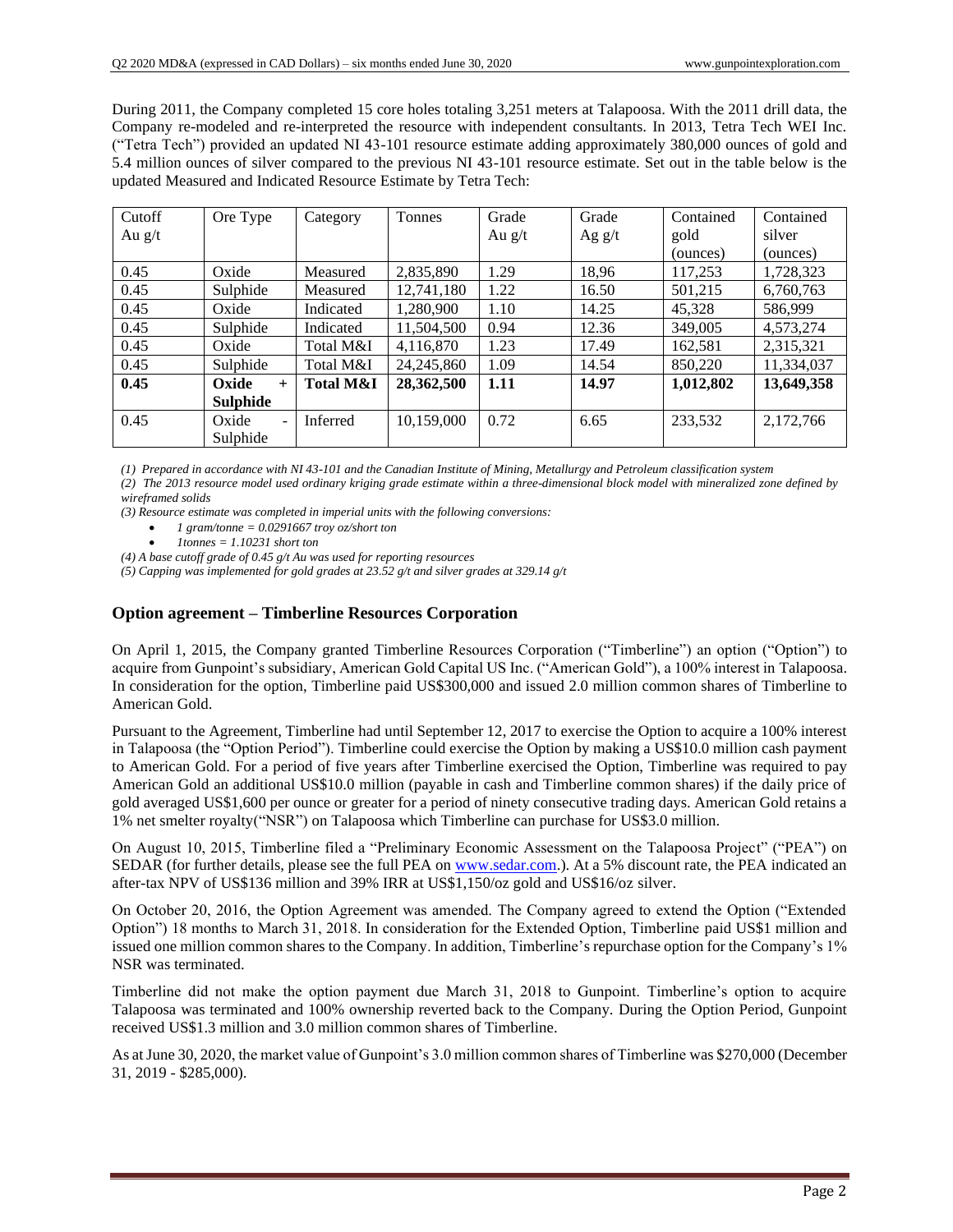# **OTHER EXPLORATION PROJECTS**

### **Le Cecilia (Sonora State, Mexico)**

In 2010, the Company acquired the La Cecilia Project ("La Cecilia") from Chesapeake Gold Corp. ("Chesapeake") together with three other properties for consideration that resulted in Chesapeake becoming a majority shareholder. Chesapeake currently owns 74% of the Company.

On January 31, 2017, the Company entered into an agreement ("Option Agreement") with Riverside Resources Inc. ("Riverside") whereby Riverside was granted an option to acquire a 100% interest in La Cecilia.

Pursuant to the Option Agreement, Riverside can acquire a La Cecilia by making \$250,000 in cash payments and issuing one million Riverside common shares to the Company over three years per following schedule:

- A payment of \$10,000 upon execution of the Option Agreement; (Received);
- A \$15,000 cash payment and issuance of 100,000 common shares of Riverside concurrent with the execution of registerable agreement in Mexico ("the Effective Date") (Received);
- A \$25,000 cash payment and issuance of 200,000 common shares of Riverside on or before the first anniversary of the Effective Date; (Received);
- A \$75,000 cash payment and issuance of 300,000 common shares of Riverside on or before the second anniversary of the Effective Date; (Received), and
- A \$125,000 cash payment and issuance of 400,000 common shares of Riverside on or before the third anniversary of Effective Date; (Received)

In total, Gunpoint has received \$250,000 and 1.0 million common shares of Riverside. The Company has recorded La Cecilia at nil value due to a previous impairment. The consideration received from Riverside was recognised as income.

### **La Gitana (Oaxaca State, Mexico)**

The Company owns a 100% interest in the La Gitana property located in Oaxaca State, Mexico ("La Gitana"). La Gitana is a large low sulphidation epithermal system hosting precious metals mineralization that is both structurally and lithologically controlled. During 2005 and 2006, Chesapeake completed 40 diamond drill holes comprising 8,462 meters on La Gitana. The drill program primarily tested Cerro di Oro, a 1.5 kilometer long, northwest trending, structurally-controlled, epithermal system where gold-silver mineralization is found as high-grade shoots in a set of northwest trending, sub-vertical structures, and as low-grade disseminations within broad zones of quartz stockworks and breccias.

On June 4, 2019, the Company received a \$10,000 cash payment pursuant to a non-binding letter of intent ("LOI") with Inomin Mines Inc. ("Inomin") to sell its 100% interest in the La Gitana. Pursuant to the LOI, Inomin has an option to acquire a 100% interest in La Gitana in consideration for \$300,000 in cash payments and issuing 2,000,000 common shares as follows:

- A payment of \$10,000 on signing the LOI; (Received)
- A payment of \$25,000 and 150,000 shares following execution of a definitive agreement;
- A payment of \$50,000 and 250,000 shares on first anniversary;
- A payment of \$65,000 and 450,000 shares on second anniversary;
- A payment of \$75,000 and 500,000 shares on third anniversary; and
- A payment of \$75,000 and 650,000 shares on fourth anniversary.

The Company continues to have discussions with the Santa Maria Lachixonace community "Ejido" to reach a surface agreement permitting exploration on La Gitana. The definitive agreement will be dependent on a surface agreement being finalized.

In August, 2020, Gunpoint agreed to sell La Gitana and another exploration property in Oaxaca state ("Pena Blanca") to Inomin for \$25,000 and 1.0 million common shares of Inomin. The Company retains a 1.5% NSR on Pena Blanca. Inomin has the option to purchase 0.5% of the 1.5% NSR from Gunpoint for \$1.0 million dollars.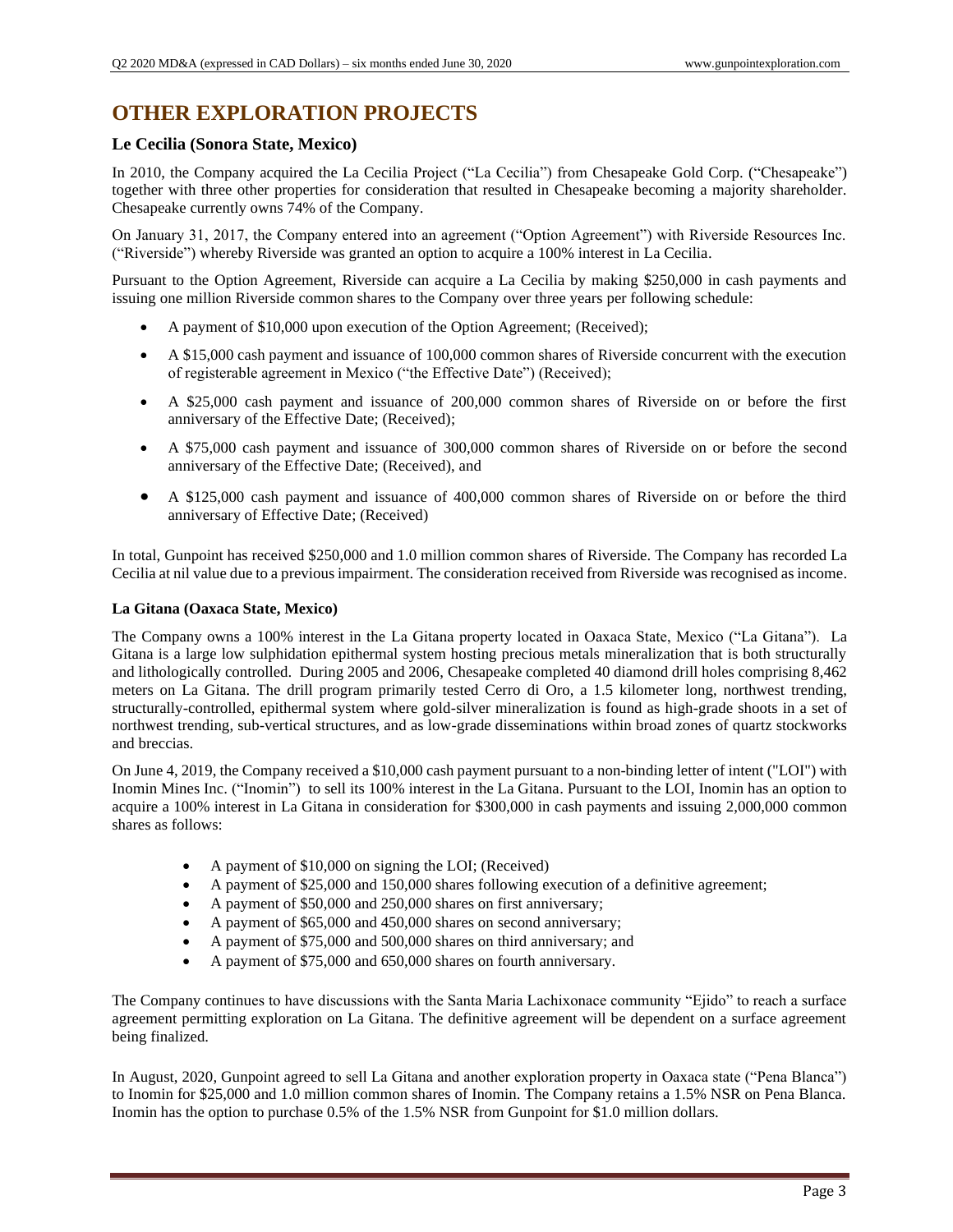### **Cerro Minas (Oaxaca State, Mexico)**

The Cerro Minas Project ("Cerro Minas") is located 130 kilometers southwest of Oaxaca City and comprises 899 hectares. The mineralization at Cerro Minas consists of skarn and polymetallic replacement zones with silver, copper, zinc, lead and locally gold. Previous exploration identified two mineralized zones, La Reyna and La Fe, associated to the contact of an intermediate intrusion within a sequence of Cretaceous limestones and shales converted to marble and hornfels.

On October 16, 2019, the Company entered into an agreement ("Option Agreement") with Megastar Development Corp. ("Megastar") whereby Megastar was granted an option to acquire a 100% in Cerro Minas. Pursuant to the Option Agreement, Megastar can acquire Cerro Minas by making US\$100,000 in cash payments and issuing 800,000 Megastar common shares to the Company over three years per the following schedule:

- A payment of US\$10,000 and 100,000 common shares of Megastar on the Effective Date (Received).
- A US\$20,000 cash payment and 150,000 common shares of Megastar on or before the first anniversary of the Effective Date;
- A US\$30,000 cash payment and 250,000 common shares of Megastar on or before the second anniversary of the Effective Date; and
- A US\$40,000 cash payment and 300,000 common shares of Megastar on or before the third anniversary of the Effective Date.

Gunpoint retains a 1.5% net smelter return royalty on Cerro Minas which Megastar has the option to purchase 0.5% net smelter royalty for US\$1.0 million dollars. Megastar is responsible for the property taxes and holding costs (including surface right agreement) to maintain Cerro Minas in good standing during the term of the Option Agreement.

### **El Escorpion (Guatemala)**

Cheseapeake has an option to purchase the El Escorpion property ("El Escorpion"), a 900 hectare concession in eastern Guatemala. To earn a 100% interest in El Escorpion, Chesapeake agreed to pay US\$351,000 in option payments over 5 years. A 1% NSR can be purchased for US\$585,000.

El Escorpion is located 85 kilometers by paved road southeast of Guatemala City. El Escorpion is situated seven kilometers southwest and along trend of Pan American Silver's Escobal deposit which has a NI 43-101 compliant indicated mineral resource of 367 million ounces of silver grading  $422$  g/t, plus 37 million ounces of silver grading 254 g/t in the inferred category. Mineralization at Escobal is associated with steeply dipping and northeast-southwest trending intermediate sulfidation epithermal silver rich quartz veins with significant values in gold, lead and zinc. The Escobal land package completely surrounds El Escorpion.

The Company acquired a 100% interest in El Escorpion by issuing 500,000 common shares of Gunpoint to Chesapeake and assuming the remaining property payments to the concession owner. To date, the vendor has received US\$331,000 of the US\$351,000 purchase price.

If Chesapeake elects to purchase the existing 1.0% NSR, Chesapeake will be granted a 0.5% NSR royalty. In addition, Gunpoint will issue 1.0 million common shares to Chesapeake in the event a NI 43-101 measured and indicated resource estimate of 1.0 million gold equivalent ounces is defined on El Escorpion.

On August 19, 2015, the Ministry of Energy and Mines granted title for the El Escorpion concessions. In late 2016, the Constitutional Court of Guatemala temporarily suspended permits for several mineral concessions in the country including El Escorpion. The Constitutional Court is seeking a review of the stakeholder engagement process. Gunpoint has initiated a follow up consultation with the local community to support the cancellation of the suspension. The vendor has agreed to an extension of the final payment of US\$20,000 to purchase El Escorpion until the exploration suspension is lifted.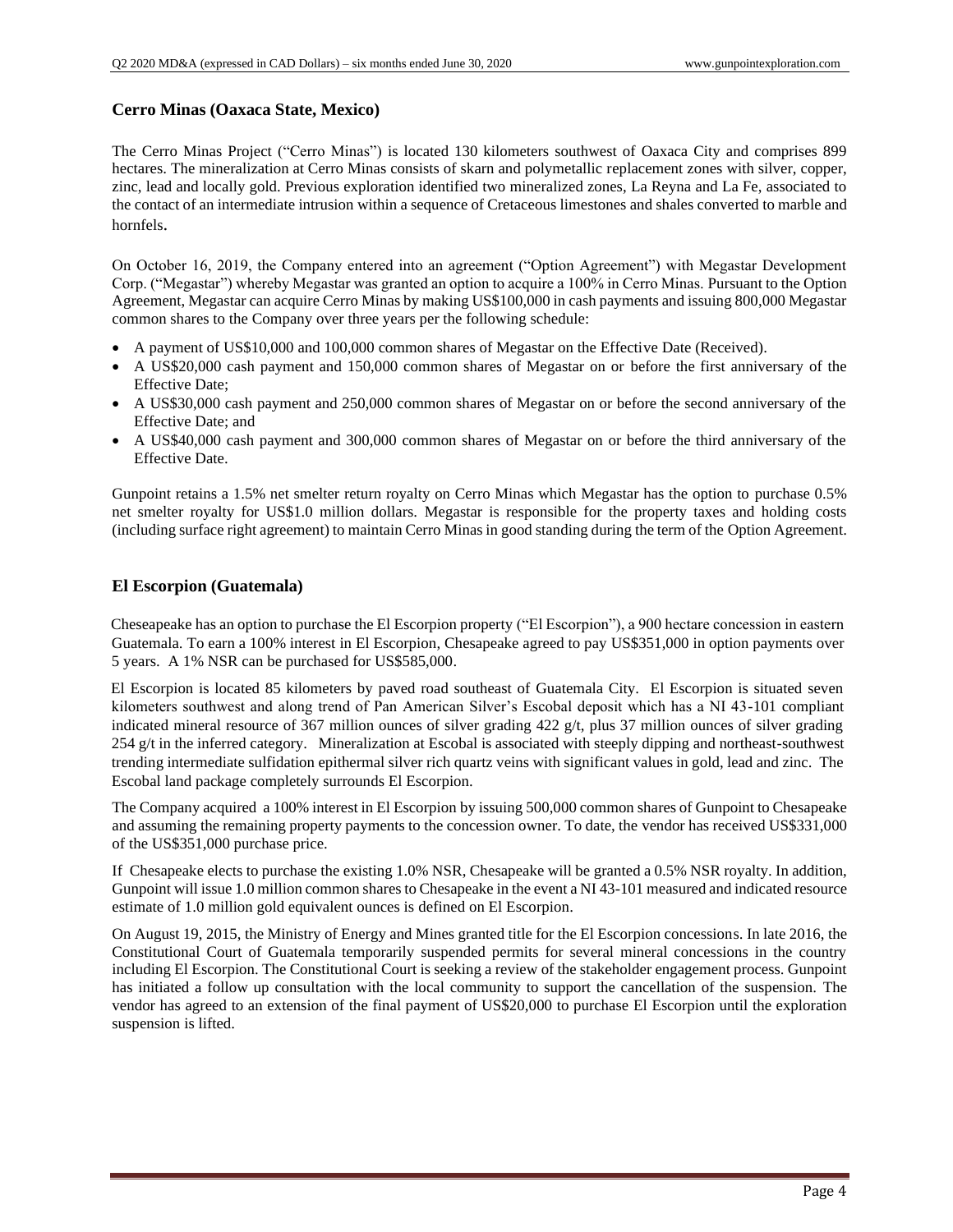|                                         | Three months ended                 |                         | Six months ended        |                         |  |
|-----------------------------------------|------------------------------------|-------------------------|-------------------------|-------------------------|--|
| <b>In \$000s</b>                        | <b>June 30,</b><br>2020            | <b>June 30,</b><br>2019 | <b>June 30,</b><br>2020 | <b>June 30,</b><br>2019 |  |
| Exploration                             | $\boldsymbol{\mathsf{S}}$<br>(0.4) | \$<br>(1.2)             | $\mathcal{S}$<br>(1.0)  | \$<br>(2.3)             |  |
| General & administration $(1)$          | (35.0)                             | (54.6)                  | (74.8)                  | (71.3)                  |  |
| Share-based compensation                | (9.7)                              | (18.2)                  | (23.7)                  | (44.9)                  |  |
|                                         | (45.1)                             | (74.0)                  | (99.5)                  | (118.5)                 |  |
| Finance cost                            | (9.3)                              | (9.1)                   | (18.2)                  | (18.1)                  |  |
| Foreign exchange (loss) gain            | (22.9)                             | (20.5)                  | 23.0                    | (27.1)                  |  |
| Unrealized gain (loss) on investment    | 362.7                              | (143.7)                 | 229.4                   | (111.6)                 |  |
| Other income                            | 3.4                                | 4.3                     | 185.8                   | 140.8                   |  |
| Total other income (expenses)           | 333.9                              | (169.0)                 | 320.5                   | (134.5)                 |  |
| Net income (loss) and comprehensive     |                                    |                         |                         |                         |  |
| income (loss)                           | 288.8                              | (243.0)                 | 320.5                   | (134.5)                 |  |
| Basic/Diluted earnings (loss) per share | 0.01                               | (0.01)                  | 0.01                    | (0.00)                  |  |

# **SUMMARY OF CONSOLIDATED LOSS**

<sup>1</sup> General and administration ("G&A") consists of general and administrative expenses and professional fees

The Company incurred net income of \$320,500 for the six months ended June 30, 2020, compared to net loss of \$134,500 during the same interim period in 2019. The Company had an unrealized gain on investments of \$229,400 compared to a loss of \$111,600 in 2019. The investment gain is due to the increase in market value from the Company's equity holdings in Timberline, Julian Resources, Riverside and Megastar.

For the six months ended June 30, 2020, a foreign exchange gain of \$23,000 was recognized compared to an exchange loss of \$27,100 in 2019. The gain was due to the fluctuation of the foreign exchange rates.

During Q1 and Q2, the Company incurred general and administration expenses of \$74,800, compared to \$71,300 in the same period in 2019. The general and administration costs are mostly due to the office/warehouse leased in Reno, Nevada and professional fees related to the property option agreements.

The Company recognized a share-based compensation expense of \$23,700 in the current period compared to an expense of \$44,900 in 2019. The current period expense is due to granting share options in April 2018.

During the period ended June 30, 2020, the Company received \$125,000 cash and 400,000 common shares from Riverside, compared to \$75,000 cash and 300,000 common shares received in 2019. The total fair market value was recorded as other income.

The Company incurred net income of \$333,900 for the three months ended June 30, 2020, compared to net loss of \$169,000 during the same comparative period in 2019. The Company had an unrealized gain on investments of \$362,700 compared to a loss of \$143,700 in 2019. The investment gain is due to the increase in market value from the Company's equity holdings in Timberline, Julian Resources, Riverside and Megastar. The general and administration expense were lower in the current year's three months ended June 30, 2020 compared to the same quarter in 2019.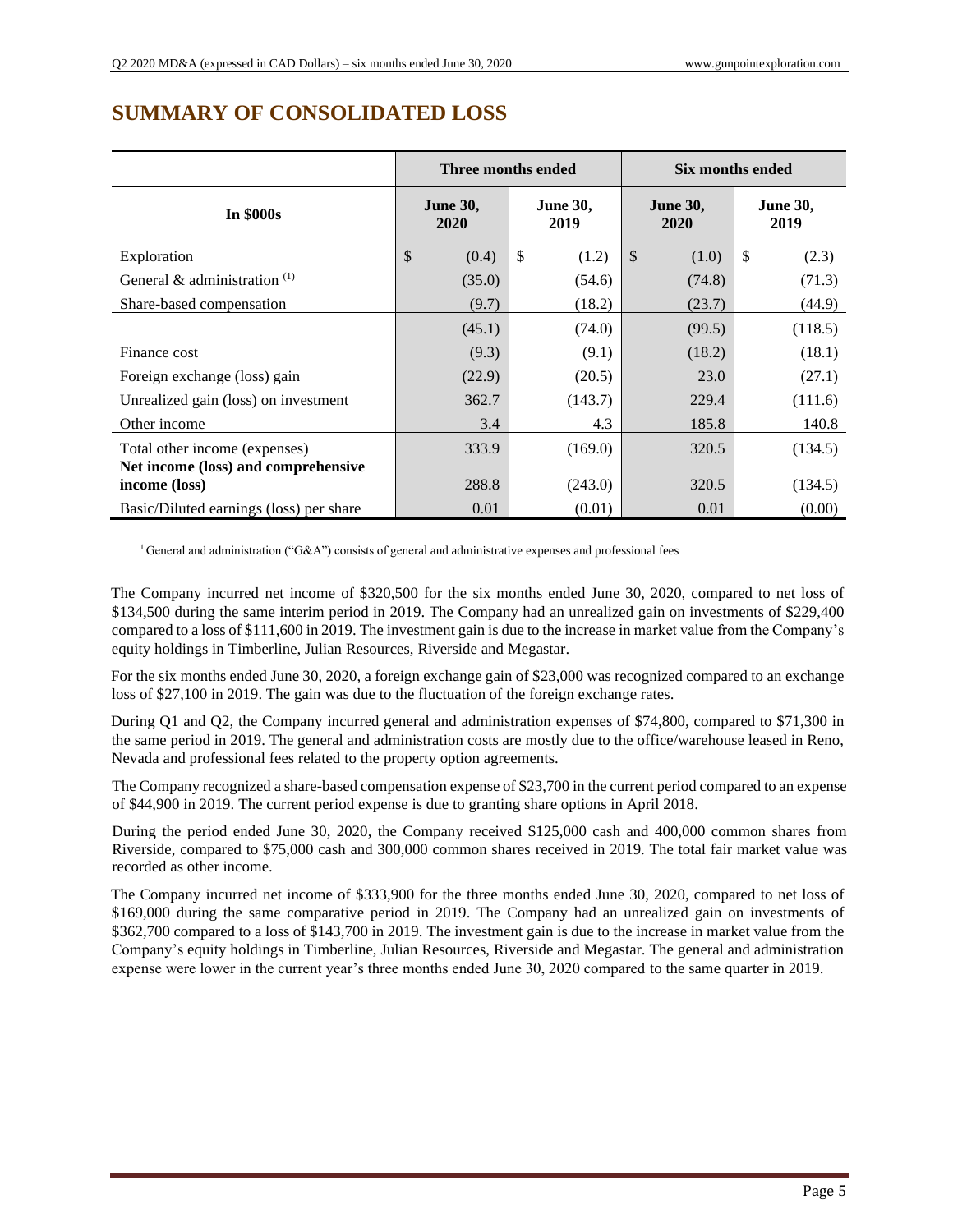| In $$000s$                               | 3mths<br>$30 - Jun - 20$ | 3mths<br>31-Mar-20 | 3mths<br>31-Dec-19 | 3mths<br>30-Sep-19 | 3mths<br>$30 - Jun-19$ | 3mths<br>31-Mar-19 | 3mths<br>31-Dec-18 | 3mths<br>30-Sep-18 |
|------------------------------------------|--------------------------|--------------------|--------------------|--------------------|------------------------|--------------------|--------------------|--------------------|
| Exploration                              | (0.4)                    | (0.6)              | (19.0)             | (1.7)              | (1.2)                  | (1.1)              | (0.2)              | (1.1)              |
| Net gain (loss) before taxes             | 288.8                    | 31.7               | (139.6)            | (16.0)             | (243.0)                | 108.5              | (740.3)            | (162.5)            |
| Deferred income tax recovery             |                          | ٠                  |                    |                    |                        |                    | 78.7               |                    |
| Net (loss) income after taxes            | 288.8                    | 31.7               | (139.6)            | (16.0)             | (243.0)                | 108.5              | (661.6)            | (162.5)            |
| Total comprehensive (loss)<br>income     | 288.8                    | 31.7               | (139.6)            | (16.0)             | (243.0)                | 108.5              | (661.6)            | (162.5)            |
| Basic/Diluted (loss) income<br>per share | 0.01                     | 0.00               | (0.00)             | (0.00)             | (0.01)                 | 0.00               | (0.02)             | (0.00)             |
| Total assets                             | 6,889.0                  | 6,600.3            | 6,506.8            | 6,613.5            | 6,608.2                | 6,828.7            | 6,707.3            | 7,362.3            |

#### *Consolidated quarterly loss – 8 quarters historic trend*

*Three months ended June 30, 2020 vs. all prior quarters historically.*

The Company incurred net income of \$288,800 for the three months ended June 30, 2020. With the exception of Q1 in 2019 and 2020, the Company incurred a net loss in all the historic quarters in 2019 and 2018. The current quarter's income was realized mainly due to an unrealized gain on investments of \$229,400.

During the second quarter of 2020, the Company's corporate activities were focused on coordinating due diligence for third parties interested in Talapoosa. The Company continued to maintain its La Gitana, Rio Minas and El Escorpion properties in good standing for joint venture or divesture.

Total assets decreased over the past fiscal years due to funding the Company's corporative activities, property divestures and maintaining its other properties in good standing.

# **LIQUIDITY AND CAPITAL RESOURCES**

| In \$000s, three months ended           | <b>June 30, 2020</b> | <b>June 30, 2019</b> |
|-----------------------------------------|----------------------|----------------------|
| Cash inflows from operating activities  | 54.7                 | 15.6                 |
| Cash outflows from investing activities | (59.9)               | (36.3)               |
| Foreign exchange impact on cash         | 29.2                 | (44.1)               |
| Net cash flows                          | (5.2)                | (20.7)               |
| Cash balance                            | 677.5                | 1,007.5              |

As at June 30, 2020, the Company has a net working capital deficiency of \$323,700 compared to a deficiency of \$328,800 at December 31, 2019. The slight decrease in net working capital is due to the Riverside \$125,000 cash payment and 400,000 common shares received to complete the acquisition of La Cecilia offset by administrative overhead, share based compensation and interest expenses.

Cash inflows from operating activities for the six months ended June 30, 2020 were largely due to the \$125,000 cash payment and 400,000 Riverside common shares received.

Cash outflow from investing activities for the six months ended June 30, 2020 was \$59,900 compared to an outflow of \$36,300 in 2019. The cash outflow incurred related to maintaining the Company's properties in good standing.

The Company's ability to continue as a going concern is dependent on the corporate ability to raise funds. The Company has placed its mineral properties on care and maintenance until the Company can obtain additional financing.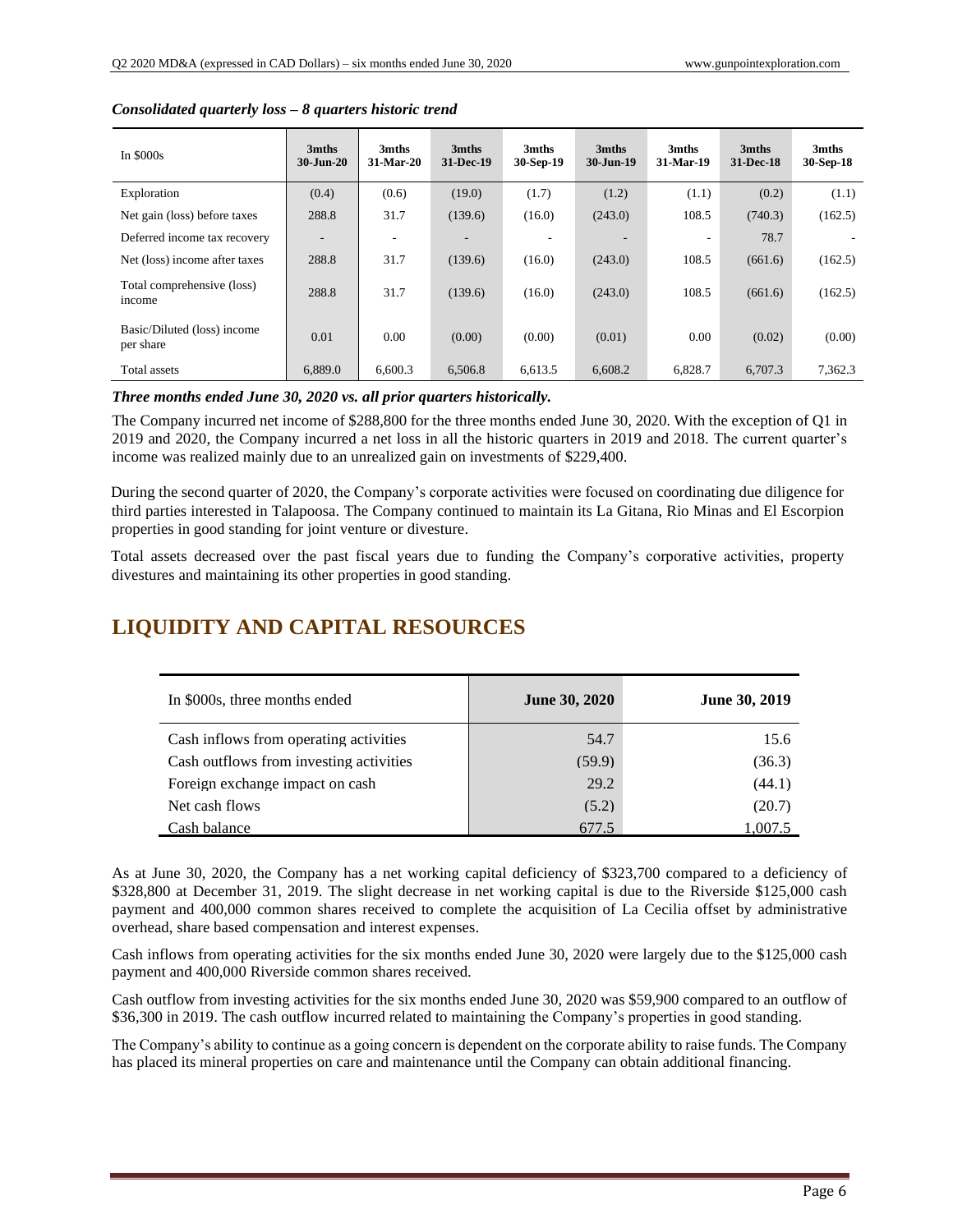# **SHAREHOLDERS' EQUITY**

As at June 30, 2020 and the date of this report the Company had 43,501,600 shares issued and outstanding. As at June 30, 2020 and the date of this report, the Company did not have any share purchase warrants outstanding. The following is a summary of the stock options outstanding as at June 30, 2020 and as at the date of this report:

| Number of options | Vested  | <b>Exercise price per share</b> | <b>Expiry</b><br><b>Date</b> |
|-------------------|---------|---------------------------------|------------------------------|
| 1,500,000         | 750,000 | \$0.25                          | 2023<br>May                  |

# **REGULATORY DISCLOSURES**

### *Off-Balance Sheet Arrangements*

As at the date of this report, the Company does not have any off-balance sheet arrangements.

### *Related Party Transactions*

The Company's related parties include its subsidiaries, associates over which it exercises significant influence. Transactions with related parties for goods and services are made on normal commercial terms and are considered to be at arm's length.

For the period ended June 30, 2020, an amount of \$8,500 (2019 - \$8,500) was paid to the Chief Financial Officer.

As at June 30, 2020, the Company has a promissory note in the principal amount of \$700,000 (plus related accrued interest) outstanding. The promissory note bears interest at 5% per annum and is due on demand. The promissory note and accrued interest is indebted to the President of the Company.

As of June 30, 2020, an amount of \$1,041,500 was due to Chesapeake, the parent of the Company (December 31, 2019 - \$1,035,100). These amounts are unsecured and non-interest bearing.

### *Financial Instruments*

The following provides a comparison of carrying and fair values of each classification of financial instrument:

|                                        | <b>June 30, 2020</b> |                   | <b>December 31, 2019</b> |                   |
|----------------------------------------|----------------------|-------------------|--------------------------|-------------------|
| <b>In \$000s</b>                       | Carrying<br>value    | <b>Fair value</b> | Carrying<br>value        | <b>Fair value</b> |
| <b>Financial assets</b>                |                      |                   |                          |                   |
| Cash and cash equivalents              | 677.5                | 677.5             | 653.5                    | 653.5             |
| Long-term investment                   | 727.6                | 727.6             | 442.2                    | 442.2             |
| <b>Financial liabilities</b>           |                      |                   |                          |                   |
| Accounts payable & accrued liabilities | 309.8                | 309.8             | 288.8                    | 288.8             |
| Due to related party                   | 1,041.5              | 1,041.5           | 1,035.1                  | 1,035.1           |

The fair value hierarchy establishes three levels to classify the inputs to valuation techniques used to measure fair value. Level 1 inputs are quoted prices (unadjusted) in active markets for identical assets or liabilities. Level 2 inputs are other than quoted prices included in Level 1 that are observable for the asset or liability, either directly (prices) or indirectly (derived from prices).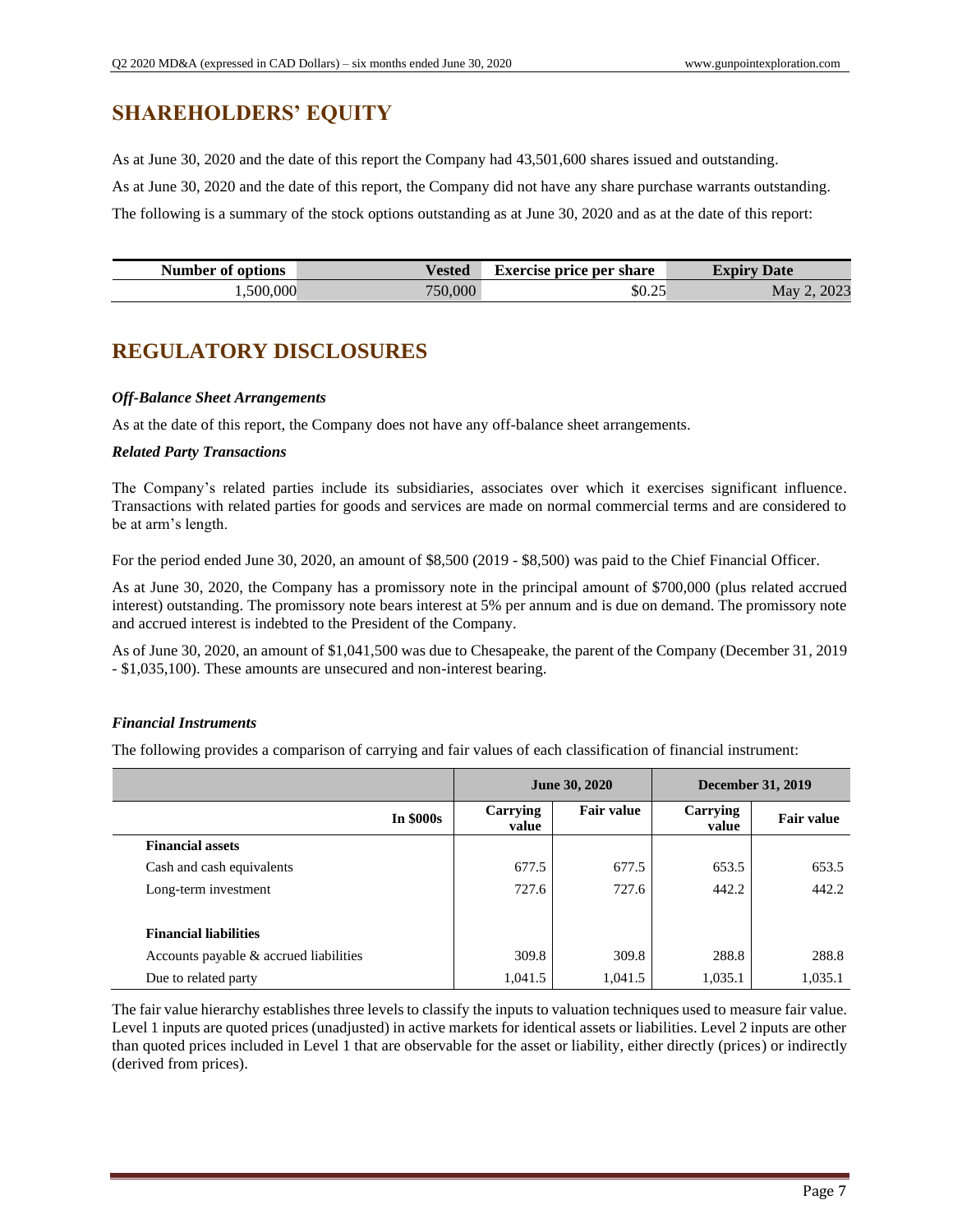The following table sets forth the Company's assets and liabilities measured at fair value on a recurring basis by level within the fair value hierarchy. Assets and liabilities are classified in their entirety based on the lowest level of input that is significant to the fair value measurement.

| In '000              |         |                          |                          |                            |  |
|----------------------|---------|--------------------------|--------------------------|----------------------------|--|
|                      | Level 1 | Level 2                  | Level 3                  | <b>Total June 30, 2020</b> |  |
| Long-term investment | 727.6   | $\overline{\phantom{a}}$ |                          | 727.6                      |  |
|                      | 727.6   | $\overline{\phantom{0}}$ | $\overline{\phantom{0}}$ | 727.6                      |  |
| In '000              |         |                          |                          |                            |  |
|                      | Level 1 | Level 2                  | Level 3                  | Total December 31, 2019    |  |
| Long-term investment | 442.2   | $\overline{\phantom{0}}$ |                          | 442.2                      |  |
|                      | 442.2   |                          |                          | 442.2                      |  |

#### *Capital Management*

The Company's objectives when managing capital are to safeguard its ability to continue as a going concern in order to pursue the development of its resource properties and to maintain a flexible capital structure which optimizes the costs of capital at an acceptable risk.

In the management of capital, the Company includes the components of shareholders' equity as well as cash and investments.

The Company manages the capital structure and makes adjustments in light of changes in economic conditions and the risk characteristics of the underlying assets. To maintain or adjust its capital structure, the Company may attempt to issue new shares, issue new debts, acquire or dispose of assets or adjust the amount of cash and cash equivalents, and investments.

In order to maximize ongoing development efforts, the Company does not pay out dividends.

The Company's investment policy is to invest its cash in highly liquid short-term interest-bearing investments, such as Canadian Government treasury bills, banker's acceptances or Guaranteed Investments Certificates, with initial maturity terms less than one year from the original date of acquisition, selected with regards to the expected timing of expenditures from continuing operations.

### *Significant Accounting Policies*

Please refer to the audited annual financial statements for the year ended December 31, 2019 which was filed on SEDAR.

# **RISKS AND UNCERTAINITIES**

The Company is in the business of acquiring, exploring and developing gold and silver properties. The Company is exposed to a number of risks and uncertainties that are common to other resource exploration companies in the same business.

The risks and uncertainties described in this section are considered by management to be the most important in the context of the Company's business. The risks and uncertainties below are not inclusive of all the risks and uncertainties the Company may be subject to and other risks may apply.

#### **COVID-19 Pandemic**

In March 2020 the World Health Organization declared coronavirus COVID-19 a global pandemic. This contagious disease outbreak, which has continued to spread, and any related adverse public health developments, has adversely affected workforces, economies, and financial markets globally, potentially leading to an economic downturn. It is not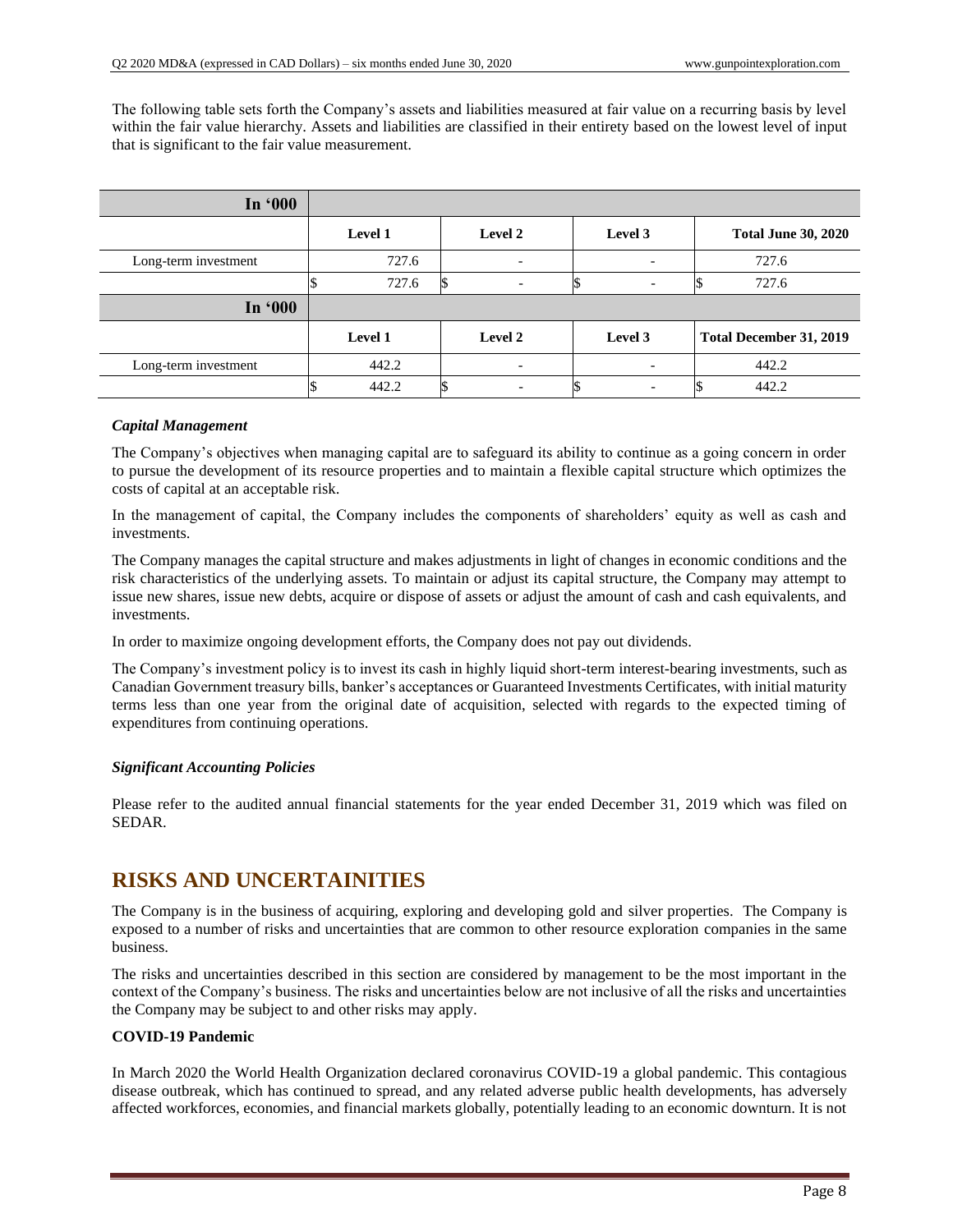possible for the Company to predict the duration or magnitude of the adverse results of the outbreak and its effects on the Company's business at this time.

### **Early Stage – Need for Additional Funds**

Gunpoint has no history of profitable operations and its present business is at an early stage. The Company anticipates that it may make substantial capital expenditures for the acquisition, exploration, development and production of its mineral properties in the future. The Company currently has no revenue and may have limited ability to expend the capital necessary to undertake or complete future exploration or development programs. As such, the Company is subject to many risks common to other companies in the same business, including under-capitalization, cash shortages, and limitations with respect to personnel, financial and other resources and the lack of revenues. There is no assurance that Gunpoint will be successful in achieving a return on shareholders' investment and the likelihood of success must be considered in light of its early stage of operations.

The Company expects to obtain financing in the future primarily through further equity and/or debt financing, as well as through joint venturing and/or optioning out the Company's properties to qualified mineral exploration companies. There can be no assurance that the Company will succeed in obtaining additional financing, now or in the future. Failure to raise additional financing on a timely basis could cause the Company to suspend its operation and eventually to forfeit or sell its interest in its properties.

#### **Exploration and Development**

Resource exploration and development is a speculative business, characterized by a number of significant risks including, among other things, unprofitable efforts resulting not only from the failure to discover mineral deposits, but also from finding mineral deposits that, though present, are of insufficient size and/or grade to return a profit from production.

The Company does not have any operating mines at present. All the Company's properties are in the exploration stage. There is no assurance that a commercially viable mineral deposit exists on any of the Company's properties and substantial additional work will be required in order to determine the presence of any such deposit.

All of the mineral claims to which Gunpoint has a right to acquire an interest are in the exploration stages only, and are without a known body of commercial ore. Upon discovery of a mineralized occurrence, several stages of exploration and assessment are required before its economic viability can be determined. Development of the subject mineral properties would follow only if favorable results are determined at each stage of assessment. Few precious and base metal deposits are ultimately developed into producing mines.

There is no assurance that Gunpoint's mineral exploration activities will result in any discoveries of commercial bodies of ore. The long-term profitability of Gunpoint's operations will in part be directly related to the costs and success of its exploration programs, which may be affected by a number of factors.

#### **Operating Hazards and Risks**

Mining operations involve many risks, which even a combination of experience, knowledge and careful evaluation may not be able to overcome.

In the course of exploration, development and production of mineral properties, certain risks, and in particular unexpected or unusual geological operating conditions, including rock bursts, cave-ins, fires, flooding and earthquakes, may occur. Operations in which Gunpoint has a direct or indirect interest will be subject to all the hazards and risks normally incidental to exploration, development and production of mineral deposits, any of which could result in damage to or destruction of mines and other producing facilities, damage to life and property, environmental damage and possible legal liability for any or all damages.

Although Gunpoint maintains liability insurance in an amount which it considers adequate, the nature of these risks is such that liabilities could exceed policy limits, in which event Gunpoint could incur significant costs that could have a materially adverse effect upon its financial conditions.

#### **Supplies, Infrastructure, Weather and Inflation**

Gunpoint's property interests are often located in remote, undeveloped areas and the availability of infrastructure such as surface access, skilled labour, fuel and power at an economic cost cannot be assured. These are integral requirements for exploration, production and development facilities on mineral properties. Power may need to be generated on site.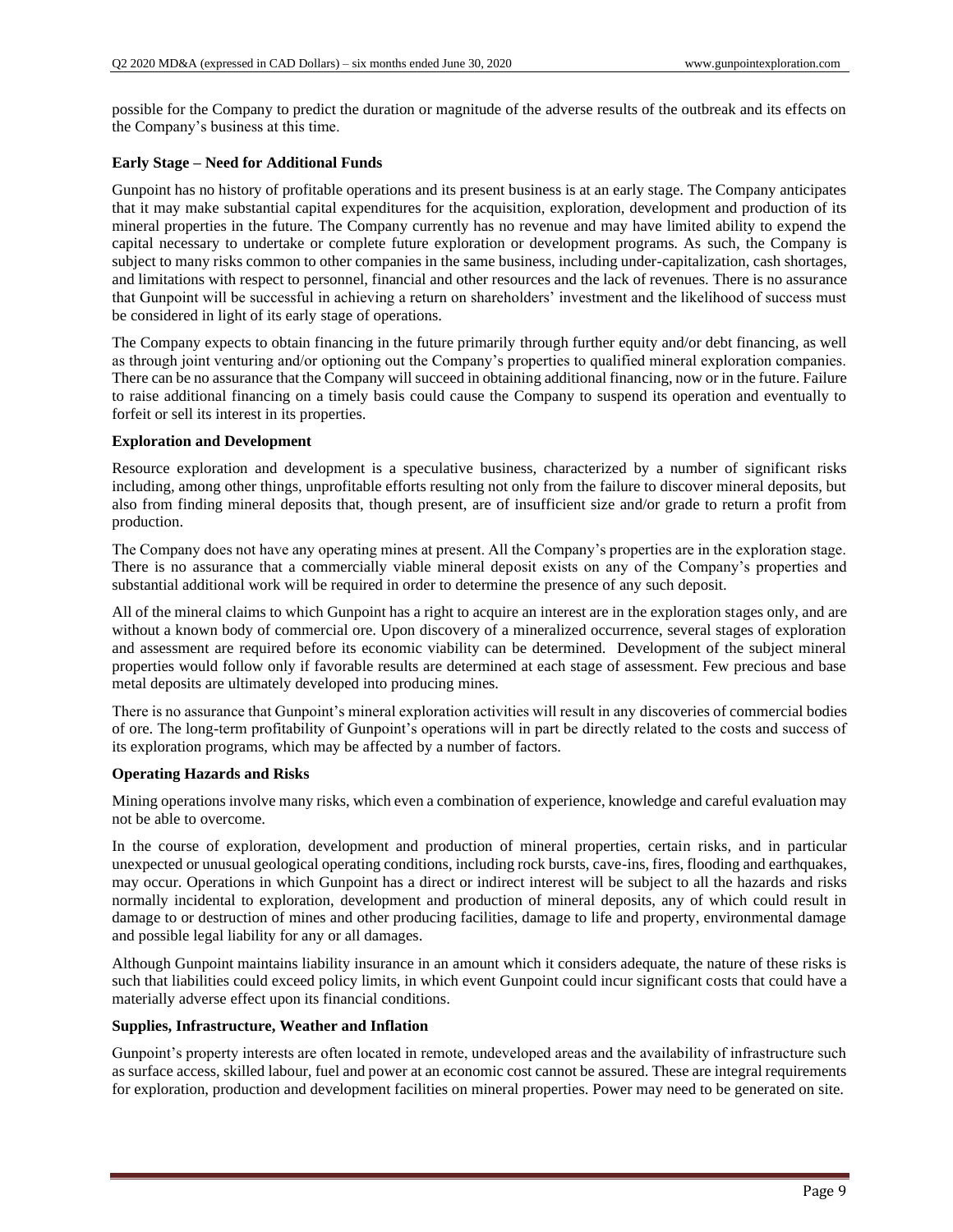Due to the partial remoteness of its exploration projects, Gunpoint may be forced to rely on the accessibility of secondary roads and air transport for the supply of goods and services.

#### **Metal Prices**

The mining industry, in general, is intensely competitive and there is no assurance that a profitable market will exist for the sale of metals produced even if commercial quantities of precious and/or base metals are discovered. Factors beyond the control of Gunpoint may affect the marketability of metals discovered. Pricing is affected by numerous factors beyond Gunpoint's control, such as international economic and political trends, global or regional consumption and demand patterns, increased production and smelter availability. There is no assurance that the price of metals recovered from any mineral deposit will be such that they can be mined at a profit.

#### **Title Risks**

Although Gunpoint has exercised the usual due diligence with respect to determining title to properties in which it has a material interest, there is no guarantee that title to such properties will not be challenged or impugned. Gunpoint's mineral property interests may be subject to prior unregistered agreements, or transfers, or indigenous claims, and title may be affected by undetected defects.

#### **Environmental Regulations, Permits and Licenses**

Gunpoint's operations are subject to various laws and regulations in the various jurisdictions in which the Company operates that govern the protection of the environment, exploration, development, production, taxes, labour standards, occupational health, waste disposal, safety and other matters.

Environmental legislation provides restrictions and prohibitions on spills, releases or emissions of various substances produced in association with certain mining industry operations, such as seepage from tailings disposal areas, which would result in environmental pollution. A breach of such legislation may result in imposition of fines and penalties. In addition, certain types of operations require the submission and approval of environmental impact statements. Environmental legislation is evolving in a direction of stricter standards and enforcement, and higher fines and penalties for non-compliance. Environmental assessments of proposed projects carry a heightened degree of responsibility for companies and directors, officers and employees. The cost of compliance with changes in governmental regulations has the potential to reduce the profitability of operations. Gunpoint intends to fully comply with all environmental regulations.

The current operations of Gunpoint require permits from various United States, Mexican, and Guatemalan domestic authorities and such operations are governed by laws and regulations governing prospecting, development, mining, production, exports, taxes, labour standards, occupational health, waste disposal, toxic substances, land use, environmental, mine safety and other matters.

Gunpoint believes that it is in substantial compliance with all material laws and regulations which currently apply to its activities. There can be no assurance, however, that all permits which Gunpoint may require for its operations and exploration activities will be obtainable on reasonable terms or on a timely basis or that such laws and regulations would not have an adverse effect on any mining project which the Company might undertake.

### **Competition and Agreements with Other Parties**

The mining industry is intensely competitive in all its phases, and Gunpoint competes with other companies that have greater financial resources and technical capacity. Competition could adversely affect Gunpoint's ability to acquire suitable properties or prospects in the future.

Gunpoint may, in the future, be unable to meet its share of costs incurred under such agreements to which it is a party and it may have its interest in the properties subject to such agreements reduced as a result. Also, if other parties to such agreements do not meet their share of such costs, Gunpoint may not be able to finance the expenditures required to complete recommended programs.

#### **Economic Conditions**

Unfavourable economic conditions may negatively impact Gunpoint's financial viability. Unfavorable economic conditions could also increase Gunpoint's financing costs, decrease net income or increase net loss, limit access to capital markets and negatively impact any of the availability of credit facilities to the Company.